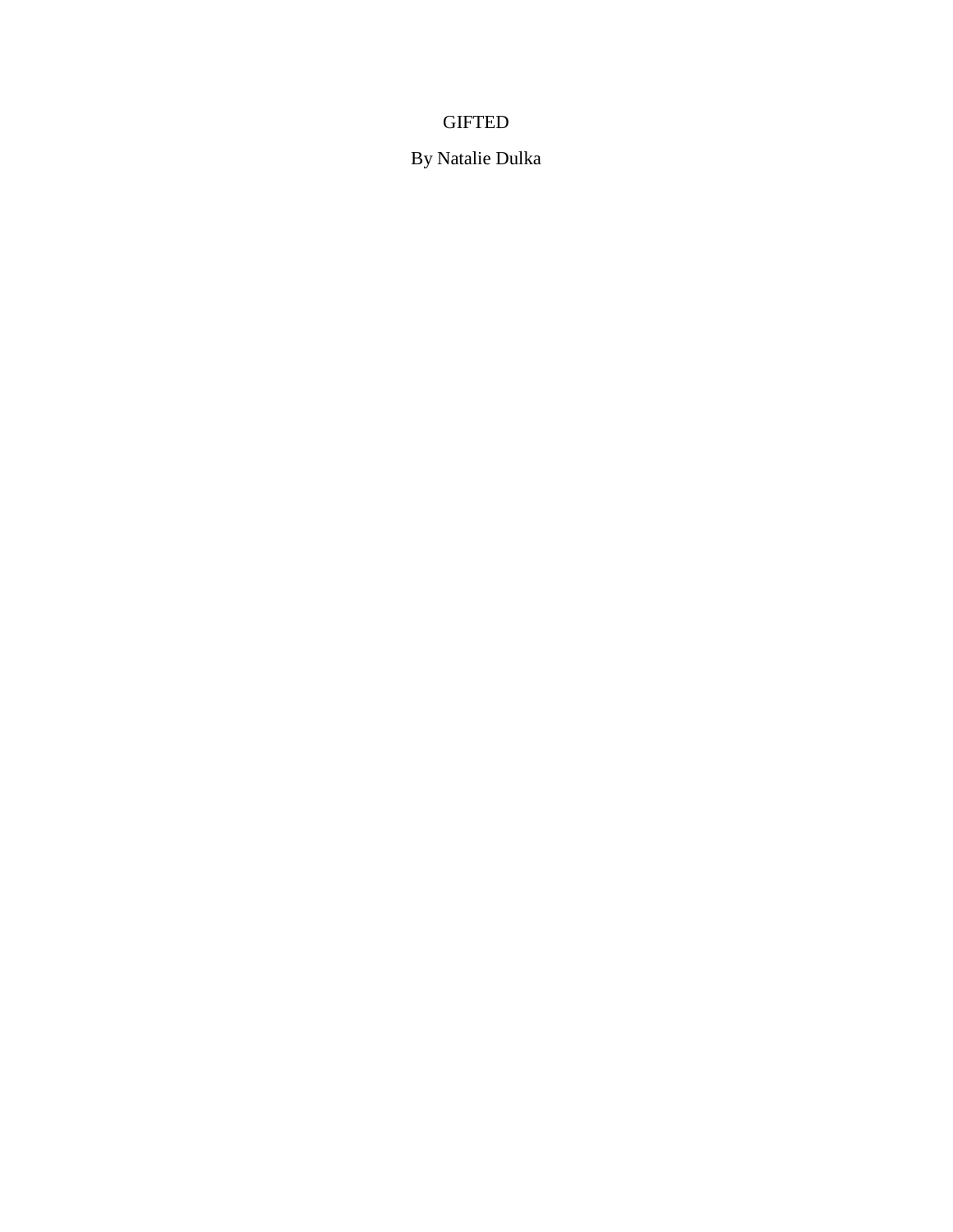# **Characters**

BRANDON CAULFIELD: The vaguely egotistical first-born of the Irish Catholic Caulfield family; age 34; a married businessman

ERIN CAULFIELD: The life-of-the-party youngest child of the Caulfield family; age 30; a sometimes employed actress

MEGAN FRANZ: The fickle, forgiving type, sensible goody-two-shoes middle child of the Caulfield family; age 32; a housewife

Prop List

2 cell phone

3 drink glasses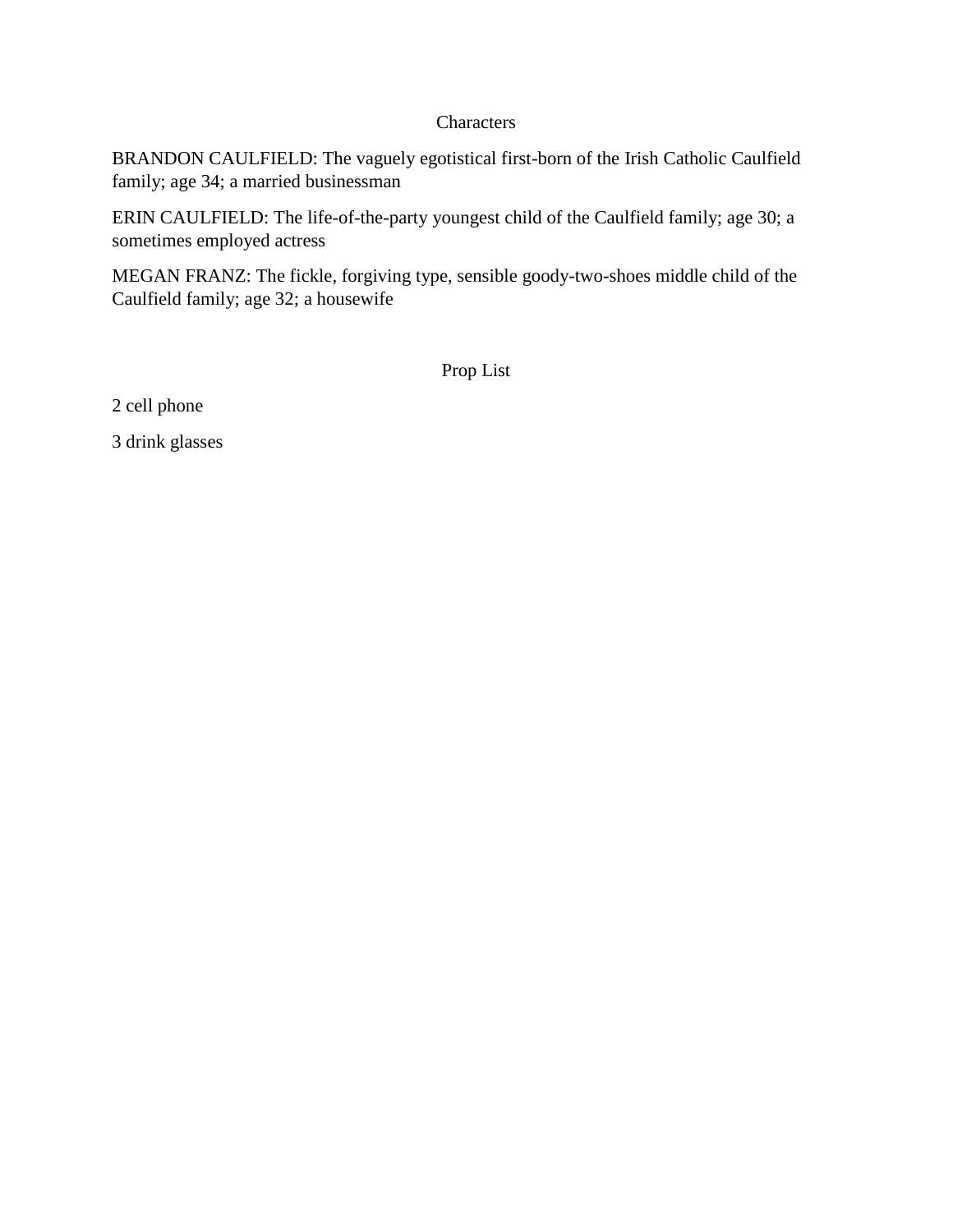## **SCENE**

Lights up. In the living room of their parents' house sit BRANDON CAULFIELD, ERIN CAULFIELD, and MEGAN FRANZ, their married sister. BRANDON sits in an armchair, fiddling on his phone. ERIN and MEGAN sit on opposite ends of the couch, engaged in conversation.

## ERIN

Why couldn't Adam join us for Christmas, Meg? He missed Labor Day and Thanksgiving and now he's missing Christmas? Is it because he hates Brandon? I get it, Brandon's an acquired taste.

## BRANDON

Without looking up from his phone.

Hey now.

## MEGAN

His work has him traveling again.

### ERIN

On Christmas?

### MEGAN

He only gets two weeks of vacation time, Erin.

### **ERIN**

So why doesn't he get a job that lets him spend more time with his family?

### MEGAN

Adam loves his job.

## ERIN

More than he loves his family?

## MEGAN

Well, I asked him to quit back when Hannah was born, but he makes a great living at his company and he comes home happy from work. There's really no need for him to quit and move to a company where he hates his job. He's the one bringing home the bacon. He should enjoy himself doing it.

She sighs.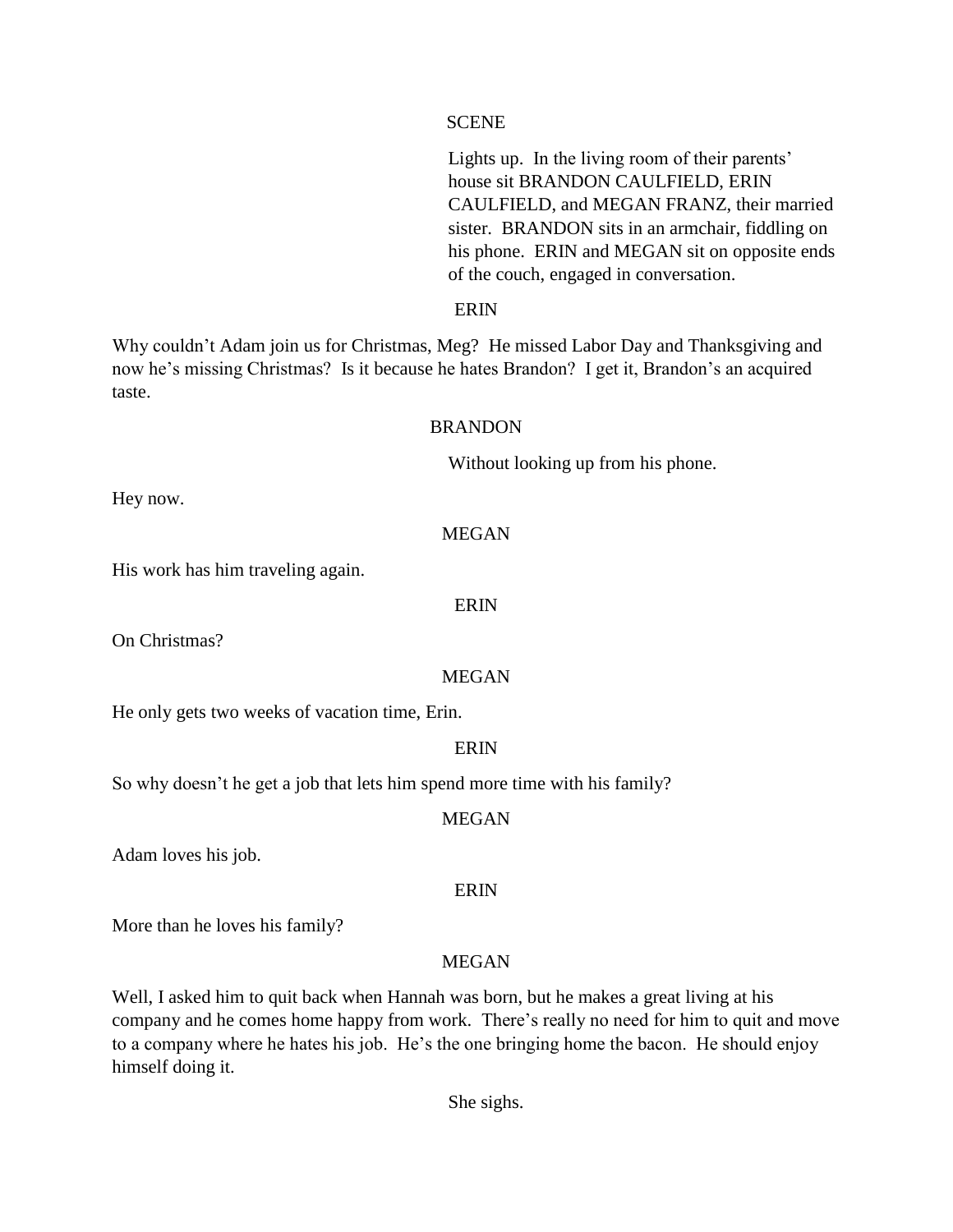And it's not like I can really complain. He makes enough for me to stay at home with the girls and enough for me to have nice things.

#### **ERIN**

So it's nice things at the cost of what? Your independence? An equal marriage? Because it sounds a lot like you've traded your voice for a pair of Louboutins, Meg. It seems a lot like you're a trophy wife sitting on the shelf in Adam's office with no say in what goes on in your household.

### MEGAN

I'm not a trophy wife, Erin. I have plenty of say in my marriage.

### ERIN

You just said you couldn't complain.

### MEGAN

Yeah, I can't. I have nothing to complain about. My life and my marriage are wonderful, thank you very much. I don't mind that he's not here for Christmas because he makes up for it in other ways.

#### ERIN

Even so, you really need to make him come to the next family gathering. We miss him. And I'm sure Ella and Hannah miss him, too. They can't see him much at home because he's traveling all the time, right? And then he goes and misses Christmas? What kind of father misses his daughters' Christmas? What kind of man--

### MEGAN

They see him plenty at home, Erin.

## ERIN

Sure they do, Meg. He gets home at what? Nine? Ten at night? And by then they're in bed and you're halfway to the bottom of a bottle of merlot.

#### MEGAN

Could we just postpone this particular argument to a day when I haven't had a massive fight with my husband and driven five hours up the interstate with two bickering little girls only to be critiqued on my physique and my parenting by Mom? I just really don't have the energy for this right now, Erin.

### ERIN

The drive would've been easier had Adam been a proper husband and come with.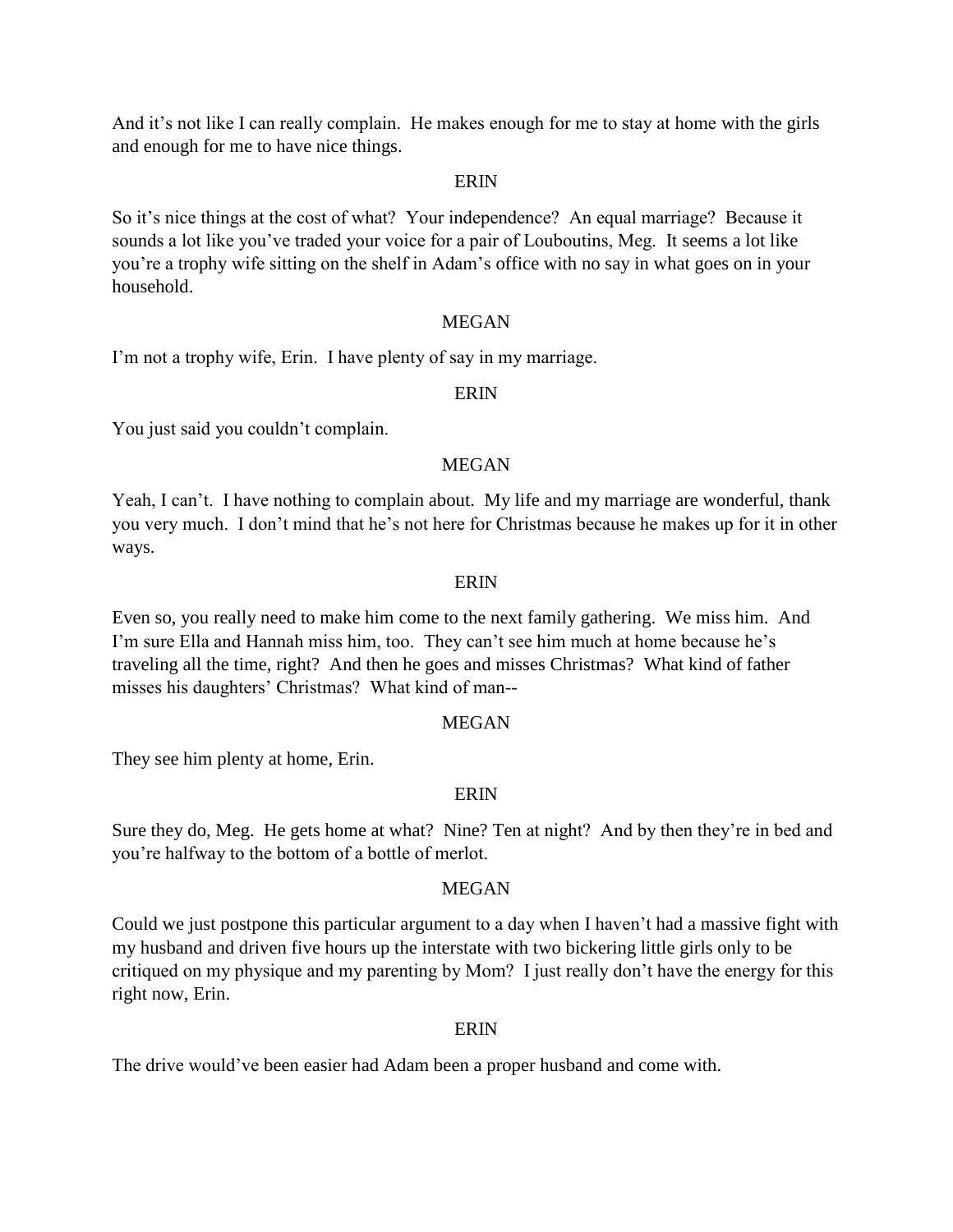### MEGAN

I need a drink.

She EXITS and there is a brief and awkward silence before BRANDON puts his phone away and clears his throat.

## BRANDON

What the hell was that?

### ERIN flips him off.

### BRANDON

Sensitive, are we? What's your concern with Adam anyway, E? Why do you care?

## ERIN

I don't care. I just think Megan deserves better is all.

## **BRANDON**

So that had nothing to do with your little crush? (Beat) Oh don't look so innocent. You've had a thing for Adam since Megan brought him home from college for Christmas, what, ten years ago?

## ERIN

I have no idea what you're talking about.

### **BRANDON**

Bullshit. I see the way you look at him, Erin.

## ERIN

In what way do I look at Adam?

## BRANDON

Like you've seen him naked.

#### ERIN

Whatever, Brandon.

### BRANDON

Don't even try to brush this off, Erin. I know it's true.

## ERIN

You know what's true?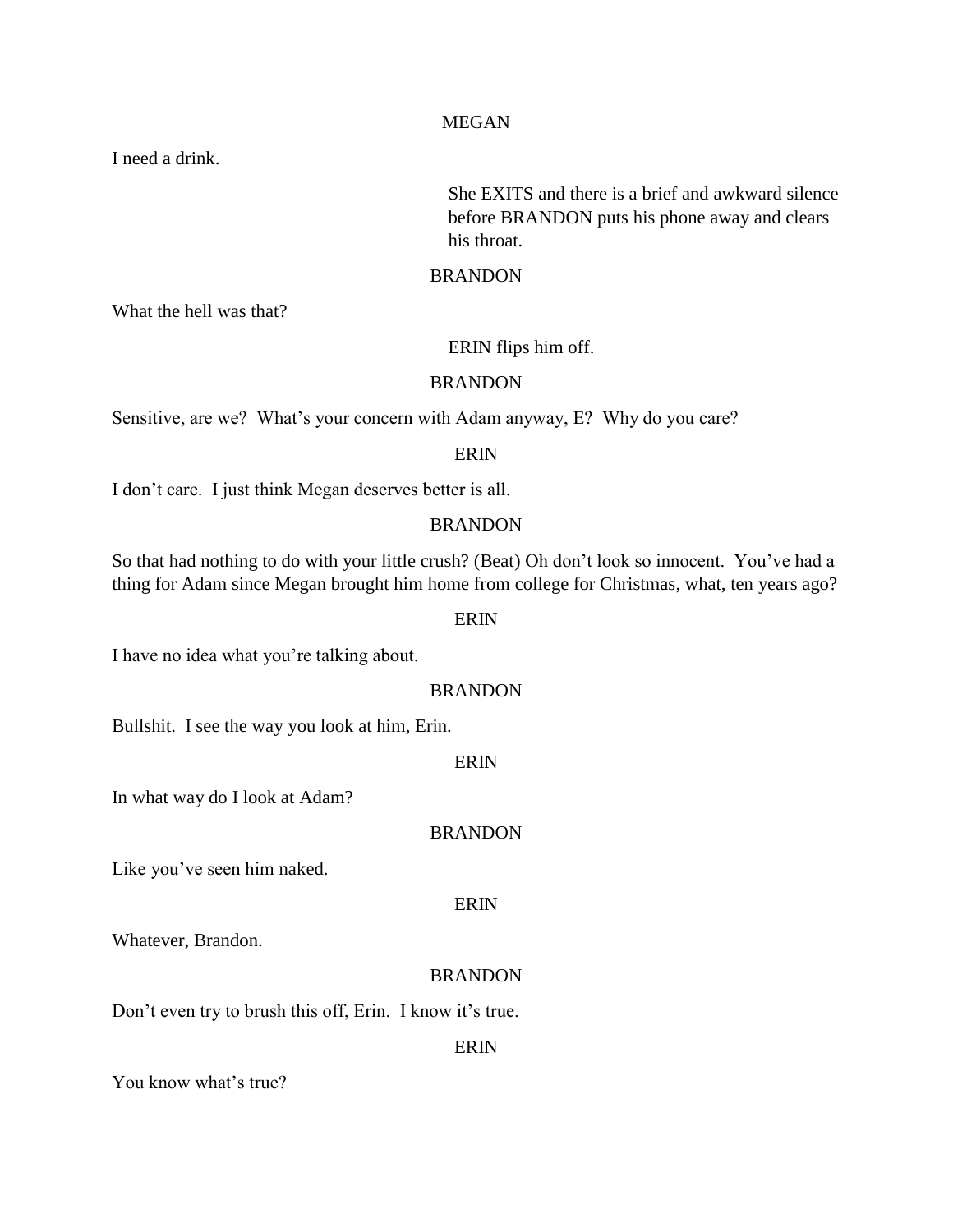I know you're sleeping with Adam.

## ERIN

Brandon! Keep your voice down.

She looks towards where MEGAN exited from.

I'd prefer this not to get out. (Beat) How the fuck did you know anyway?

## BRANDON

I happened to see a message when it popped up on your screen that may or may not have had some… incriminating content. I also may have opened your phone and read your texts back and forth with him.

## ERIN

You went through my phone? Does privacy mean nothing to you?

### **BRANDON**

You should probably put a passcode on it.

MEGAN ENTERS, drink in hand, and crashes down onto the couch where she had previously been seated. BRANDON and ERIN go silent for an awkward period of time.

# MEGAN

Who died?

#### BRANDON

So, Meg. What was the massive fight with Adam about?

## MEGAN

What massive fight?

## BRANDON

You said you had a massive fight with Adam before you left to get a drink. What was it about? Is he sleeping around or something?

ERIN kicks his shin.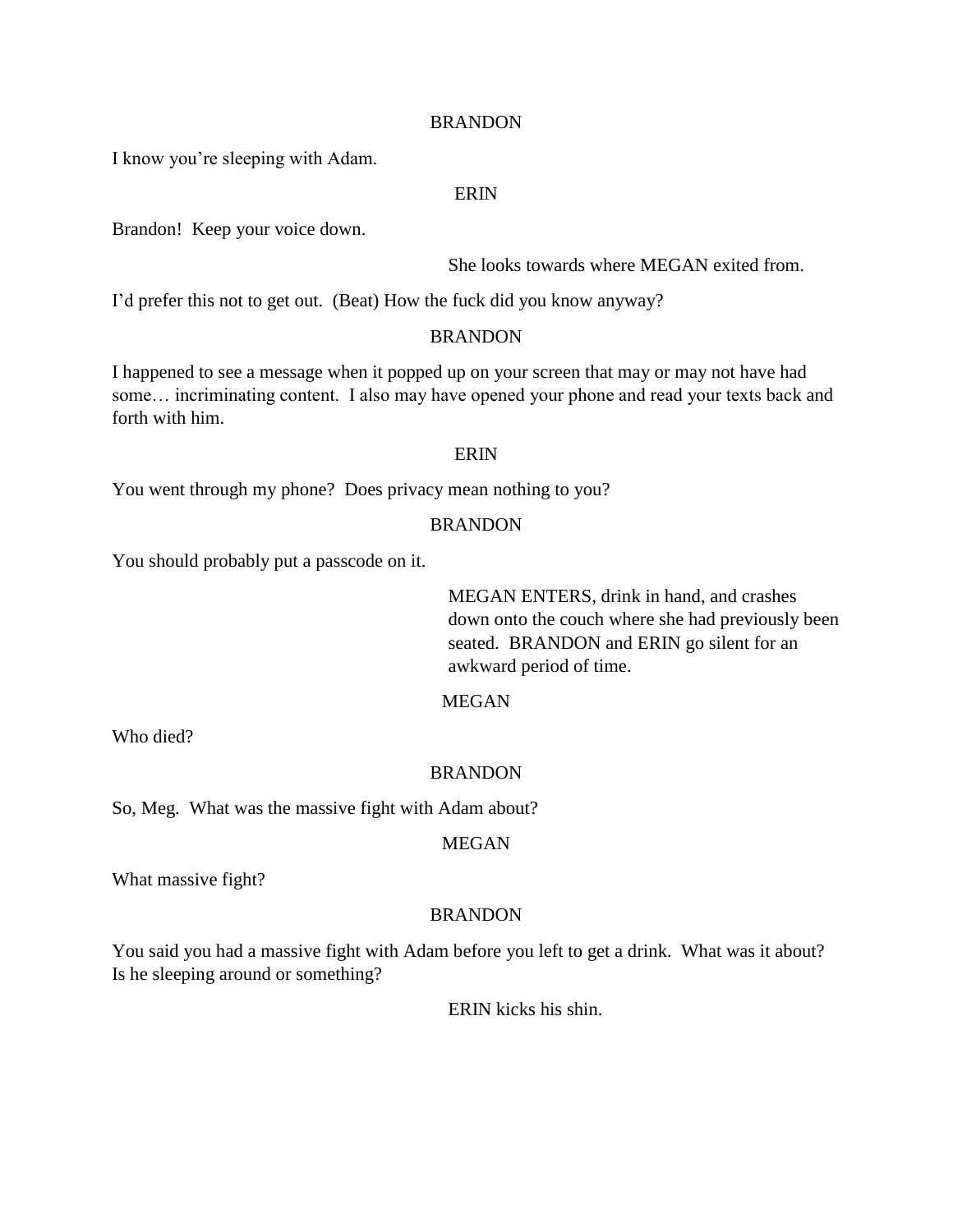### MEGAN

No, no. He'd never. It was about money. My credit card got turned down when I was picking up some Christmas presents the other day so I went and looked at the bank statements and there's a whole bunch of transactions for, like, hotel rooms and jewelry and fancy restaurants and shit. So I go and ask Adam about it and he tells me "It's not your concern." So I'm like "Not my concern? It's my money!" And you know what that fucker says? He says I don't have money because I don't have a job.

## She finishes her drink.

Like raising his children isn't a job. You know, I pour my heart and soul into providing a happy, healthy home for my girls and for Adam and what thanks do I get? Some misogynistic bullshit about how I can't know about our financial situation because I'm just the wife. I'm just the fucking trophy wife. I'm a porcelain doll made for cooking and cleaning and sitting on his goddamn office shelf. God, I need another drink.

### She EXITS.

### BRANDON

You know, I love Megan but she's just not that bright, is she?

### ERIN

This isn't good, Brandon.

## BRANDON

I'm curious as to why that golden little nugget of wisdom didn't go through your pretty blonde head when you started sleeping with your brother-in-law. You know, you're not very bright, either, are you? (Beat) You'll be fine, Erin. She's thinks the fight was just about who wears what articles of clothing in their marriage.

#### ERIN

Could you just stop mentioning affairs to her? You're throwing me under the bus. Try being supportive, see what happens.

#### BRANDON

But wouldn't it be better for you if Meg thinks- correctly, I might add- that Adam's sleeping around on her? She might ditch him at the next rest stop and then you can have him all to yourself. Really, Erin, I'm just looking out for you.

## ERIN

God, you're fucked up.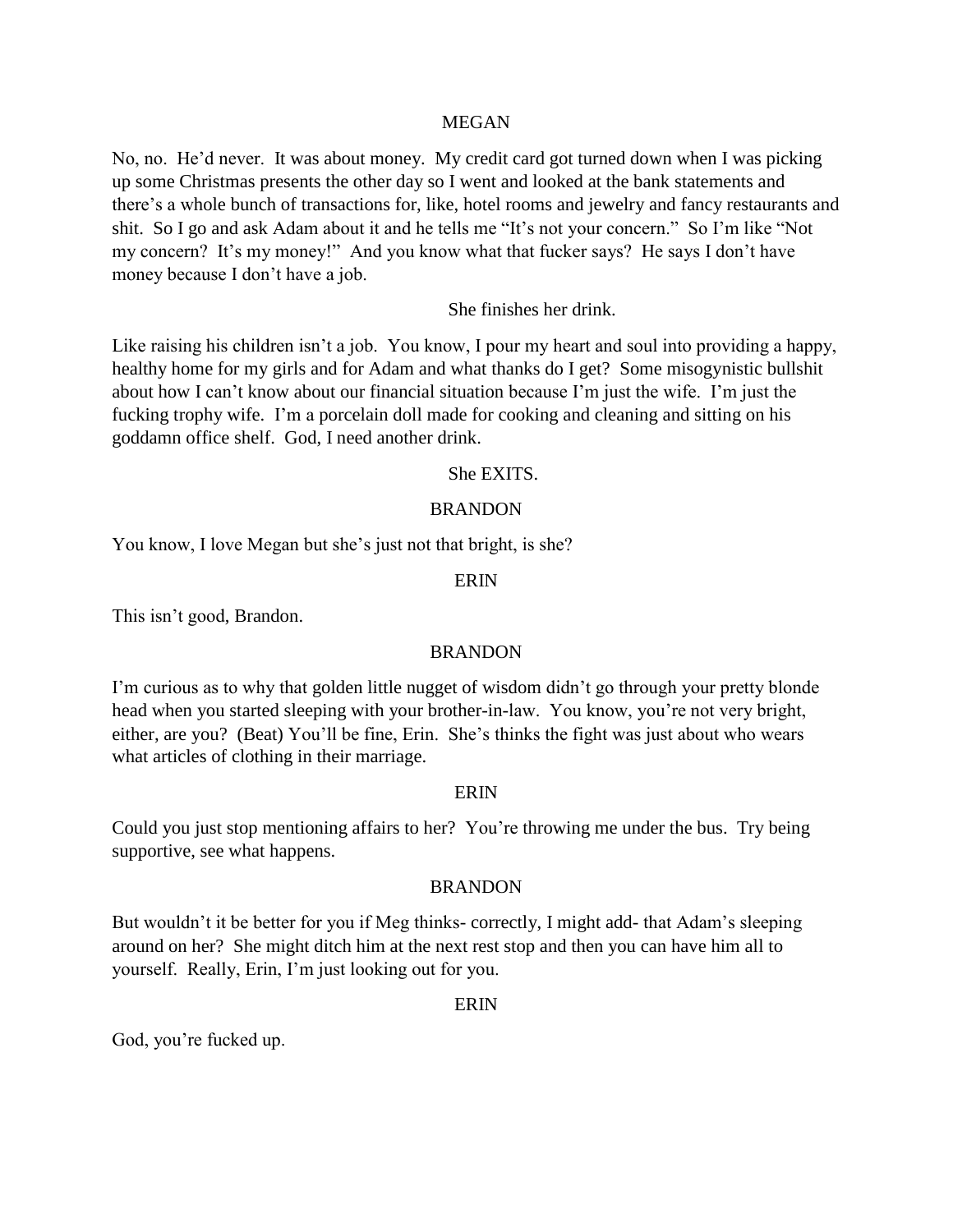And you're not?

### ERIN

I'm not trying to break up my sister's marriage.

## BRANDON

Well, for not trying, you're doing a pretty bang up job.

MEGAN ENTERS with a drink in hand and sits back down with a heavy sigh.

What else happened with the fight, Meg? Any resolution?

### MEGAN

So we're talking about money and I ask him why my card got turned down. I've never had that issue. So Adam starts saying he was moving some money around and he emptied the account my card was tied to. Logically, I ask him why he was moving money around and he tells me that he didn't get a holiday bonus and that we might need to settle down on the spending, and then he tells me to "not worry about it" because it's "not a woman's issue." I swear, if I had known he was a misogynist when I met him…

> MEGAN finishes her drink, raises her empty glass to her siblings, stands, wobbles, and EXITS.

### ERIN

Shit. They're having money problems because of me. All those hotel rooms and restaurants and shopping sprees are for me. I'm a terrible sister.

## BRANDON

Um… actually, it's not all your fault.

#### ERIN

And what, exactly, is that supposed to mean?

### BRANDON

My company might have recently taken over Adam's company in a possibly hostile manner a month ago.

ERIN

What?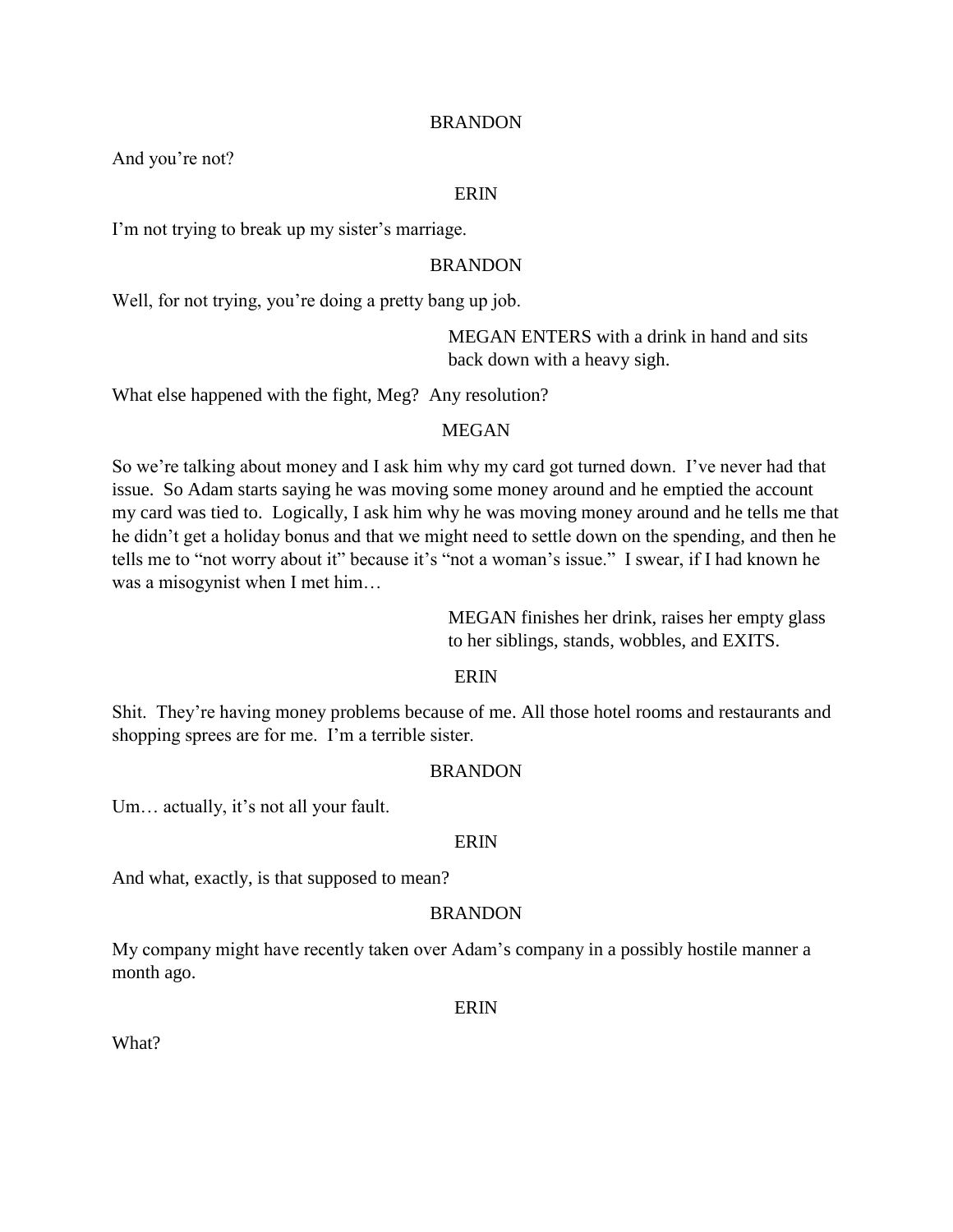It may or may not have been my brain child.

### ERIN

Holy shit.

## BRANDON

Adam may or may not have been laid off along with a large portion of his company.

## ERIN

Brandon, you are the worst kind of person. You know that, right?

#### BRANDON

That's what I hear.

MEGAN ENTERS with another drink in her hand and sits on the couch.

### ERIN

That looks refreshing. I think I'll get myself one.

## ERIN EXITS

### BRANDON

So how's our friendly neighborhood trophy wife doing?

### MEGAN flips him off.

Sensitive, are we? Why do you care what Erin thinks, anyway, Meg? It's not like she has the moral standing to judge you.

#### MEGAN

What do you mean?

## BRANDON

I really shouldn't say anything.

## MEGAN

Say anything about what? Come on, Brando! Don't leave me hanging!

#### BRANDON

Well, I don't know all the gory details but Erin's been sleeping—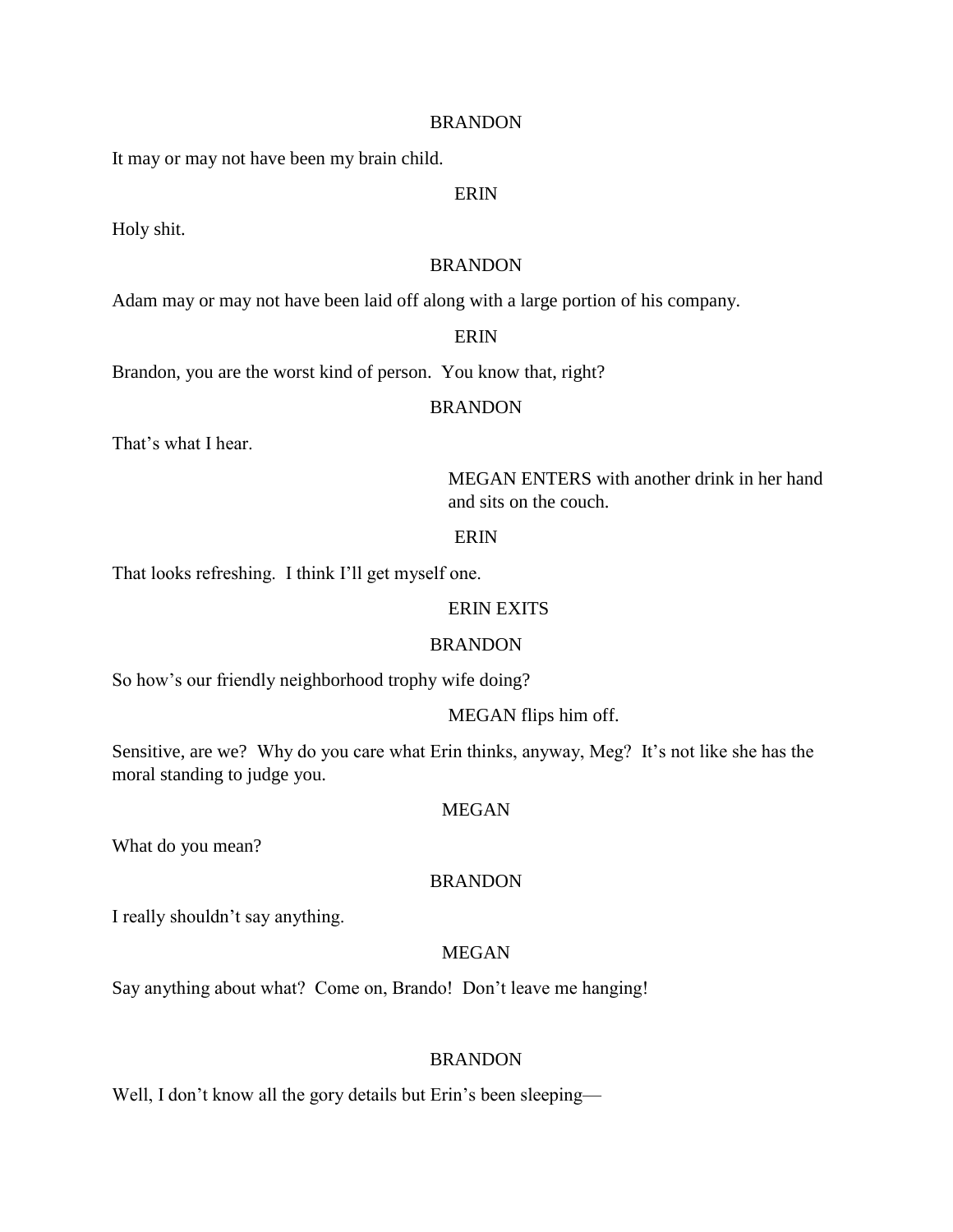ERIN ENTERS with a drink in hand, hearing BRANDON, she rushes to sit down and interrupt him.

### ERIN

What are you guys talking about?

# BRANDON

Just about that married man you've been sleeping with.

### MEGAN

What? You're sleeping with a married man? That's awful! Haven't you thought of how this affects his wife?

#### ERIN

Don't worry, Meg, I'm sure she's completely unaware.

### BRANDON

But, Erin, that particular cat could come slinking out of the bag at any moment.

ERIN finishes her drink.

How long has it been going on, Erin? Eight years? Ten years?

#### ERIN

Get off your moral high horse, you shark.

### BRANDON

Little old me?

### ERIN

Yes you. You got Adam fired.

# MEGAN

Trying to play catch up with the conversation

What? Adam? My Adam? Fired?

## BRANDON

Alright, maybe I did. Maybe I stepped on Adam's Italian leather-clad toes in order to get ahead in the dog-eat-dog world of investments but that's just how it goes.

## MEGAN

I'm so confused.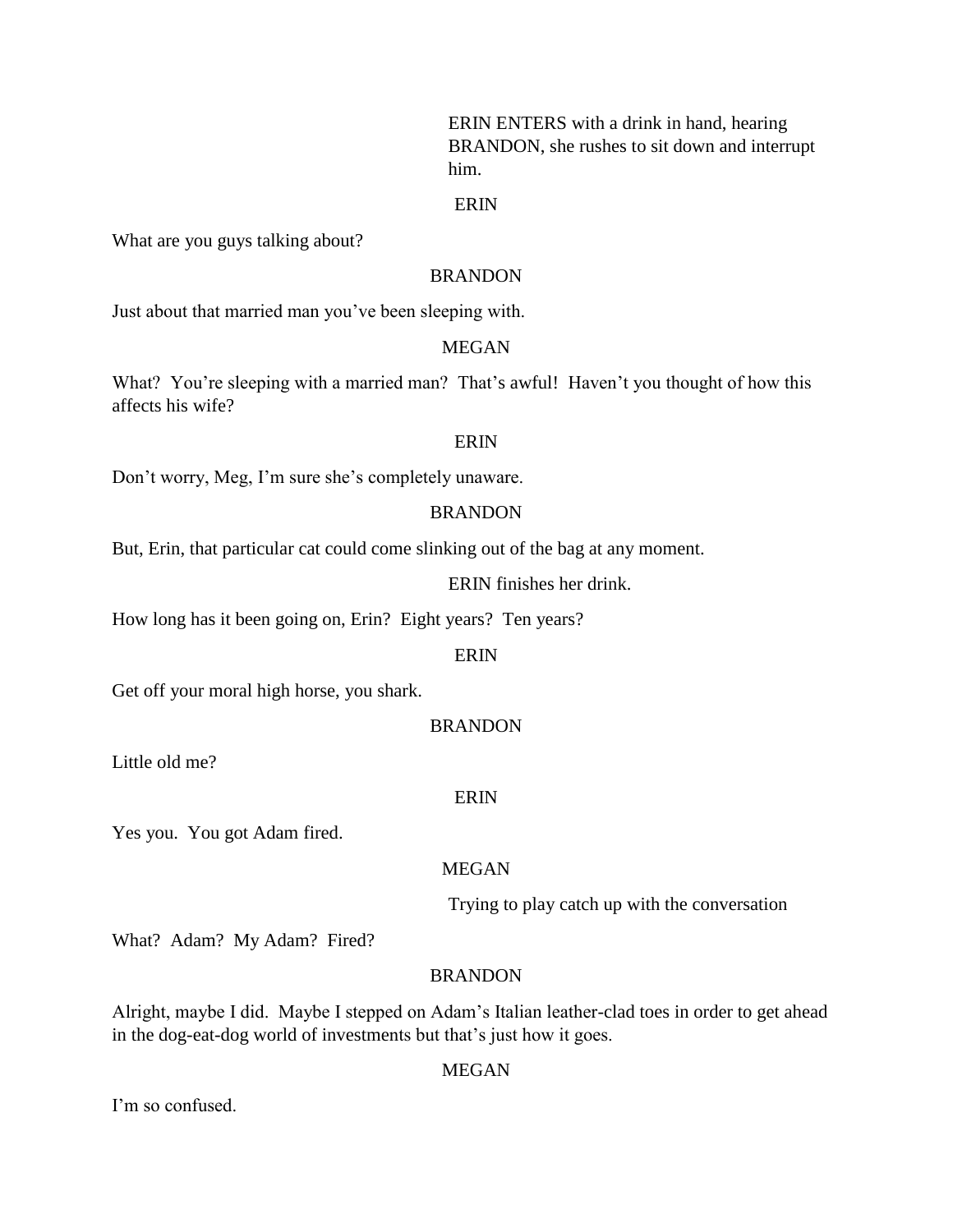## ERIN

Looking directly at BRANDON.

Oh it's really quite simple, Meg. Brandon spearheaded a project at his company to stage a hostile takeover of Adam's company. And, once his company owned Adam's company, Brandon approved the dismissal of Adam and the majority of his peers.

### MEGAN

What? Why would you sabotage my family like that?

#### BRANDON

Greed.

BRANDON rises and EXITS.

### ERIN

Well that explains the money problems you've been having.

#### MEGAN

Not helpful.

There is a pause. BRANDON ENTERS with a drink in hand. MEGAN turns away from him to face ERIN with her entire body.

So… tell me about this married man. How'd you meet him?

#### ERIN

We really don't have to talk about this.

#### BRANDON

Who is he?

### ERIN

It's none of your business, Brandon.

# MEGAN

Oh come on, Erin! We won't tell anybody.

### BRANDON

Oh! What if we guess it?

### MEGAN

If we guess right, will you tell us?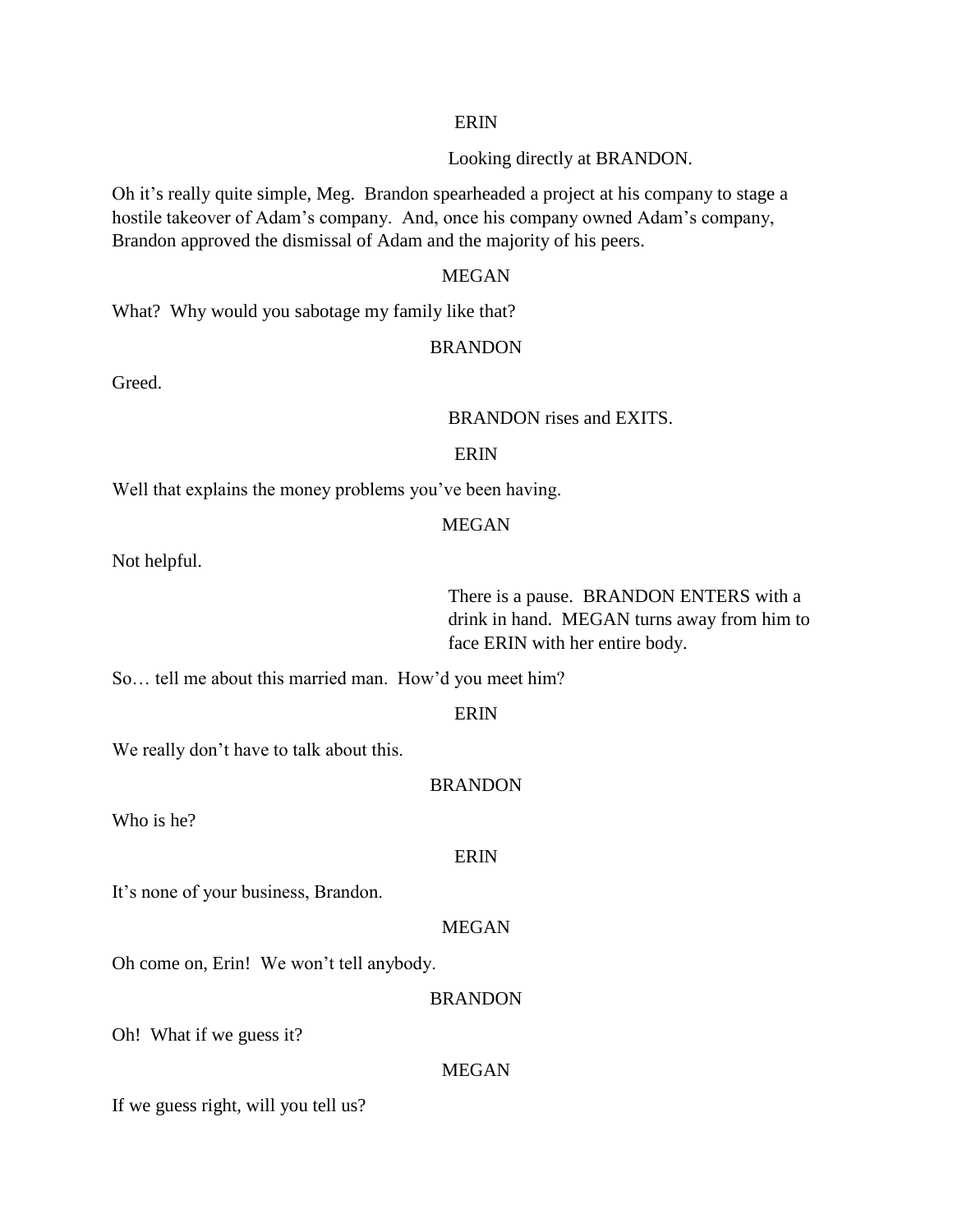#### ERIN

What are you? Twelve?

### BRANDON

This sounds fun! Let's play twenty questions!

ERIN

Stop it.

## MEGAN

I'll start! When did you meet him?

#### BRANDON

Throws his hand in the air like a child at school.

Ooh! I know this one! She met him ten years ago to the day, didn't you? It was Christmas, right?

### MEGAN

Have you had a thing with him for ten whole years?

ERIN

Eight.

## MEGAN

How'd the… affair start?

### BRANDON

I know this one too! It was at your wedding, Meg. They started sleeping together at your wedding!

### MEGAN

So it was someone who came to my wedding? Is it Lilly's husband? Tom?

## ERIN

No.

## BRANDON

Jenna's man? What's his name, Meg?

MEGAN

Henry.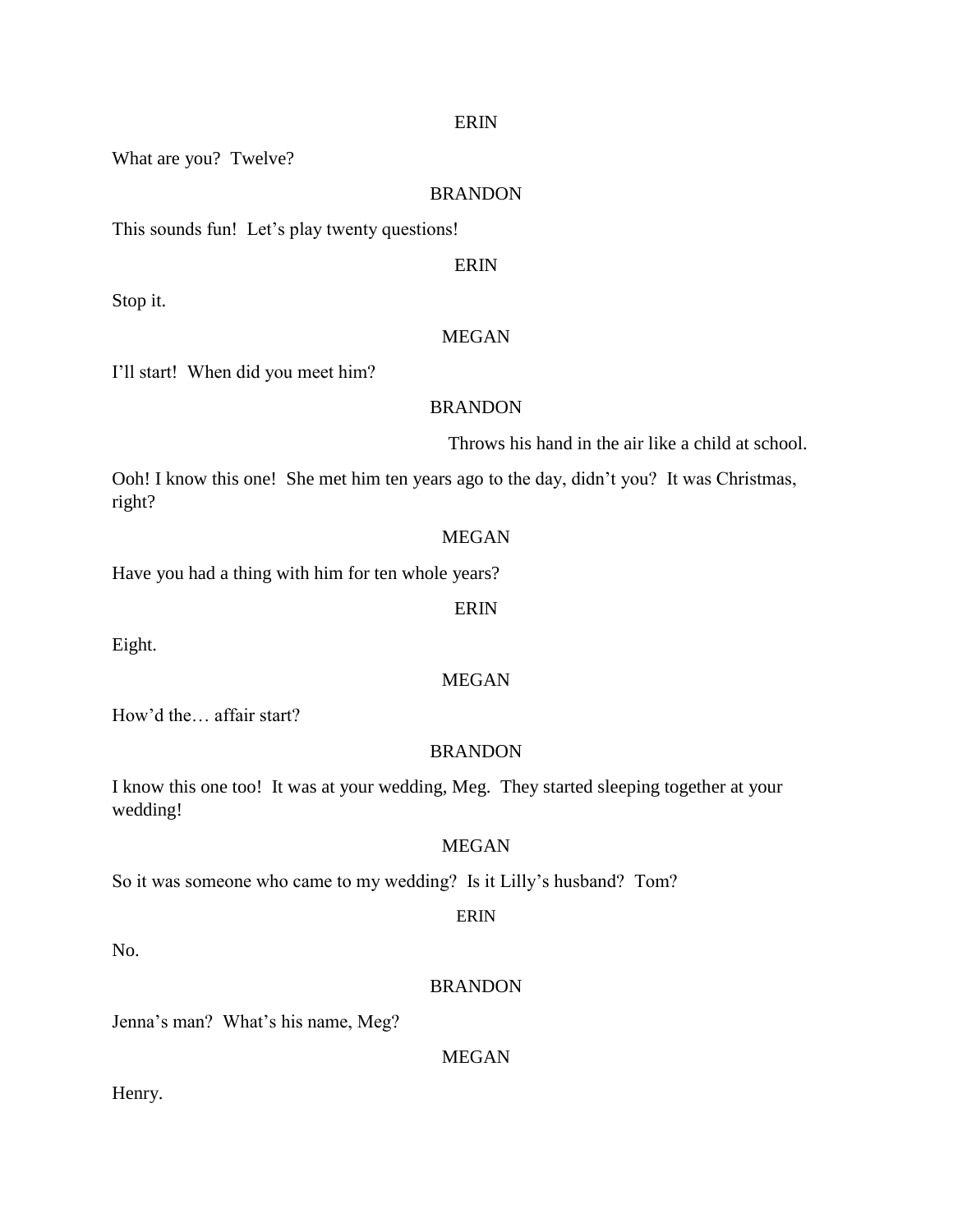| <b>BRANDON</b>                                                                        |
|---------------------------------------------------------------------------------------|
| Is it Henry?                                                                          |
| <b>ERIN</b>                                                                           |
| No.                                                                                   |
| <b>BRANDON</b>                                                                        |
| Is it one of Adam's groomsmen?                                                        |
| <b>ERIN</b>                                                                           |
| Stop.                                                                                 |
| <b>MEGAN</b>                                                                          |
| Kieran? No, he's not married, is he? Ian?                                             |
| <b>ERIN</b>                                                                           |
| Stop it.                                                                              |
| <b>BRANDON</b>                                                                        |
| Max?                                                                                  |
| <b>ERIN</b>                                                                           |
| Knock it off, you guys.                                                               |
| <b>MEGAN</b>                                                                          |
| Luke?                                                                                 |
| <b>BRANDON</b>                                                                        |
| Oliver?                                                                               |
| <b>MEGAN</b>                                                                          |
| Is it Adam's brother, Jake? Are you sleeping with Adam's brother? Oh my god! You are! |
| <b>ERIN</b>                                                                           |
| That's enough! Stop it!                                                               |
| <b>BRANDON</b>                                                                        |
| So touchy.                                                                            |
| <b>ERIN</b>                                                                           |
| I'm not sleeping with Adam's brother.                                                 |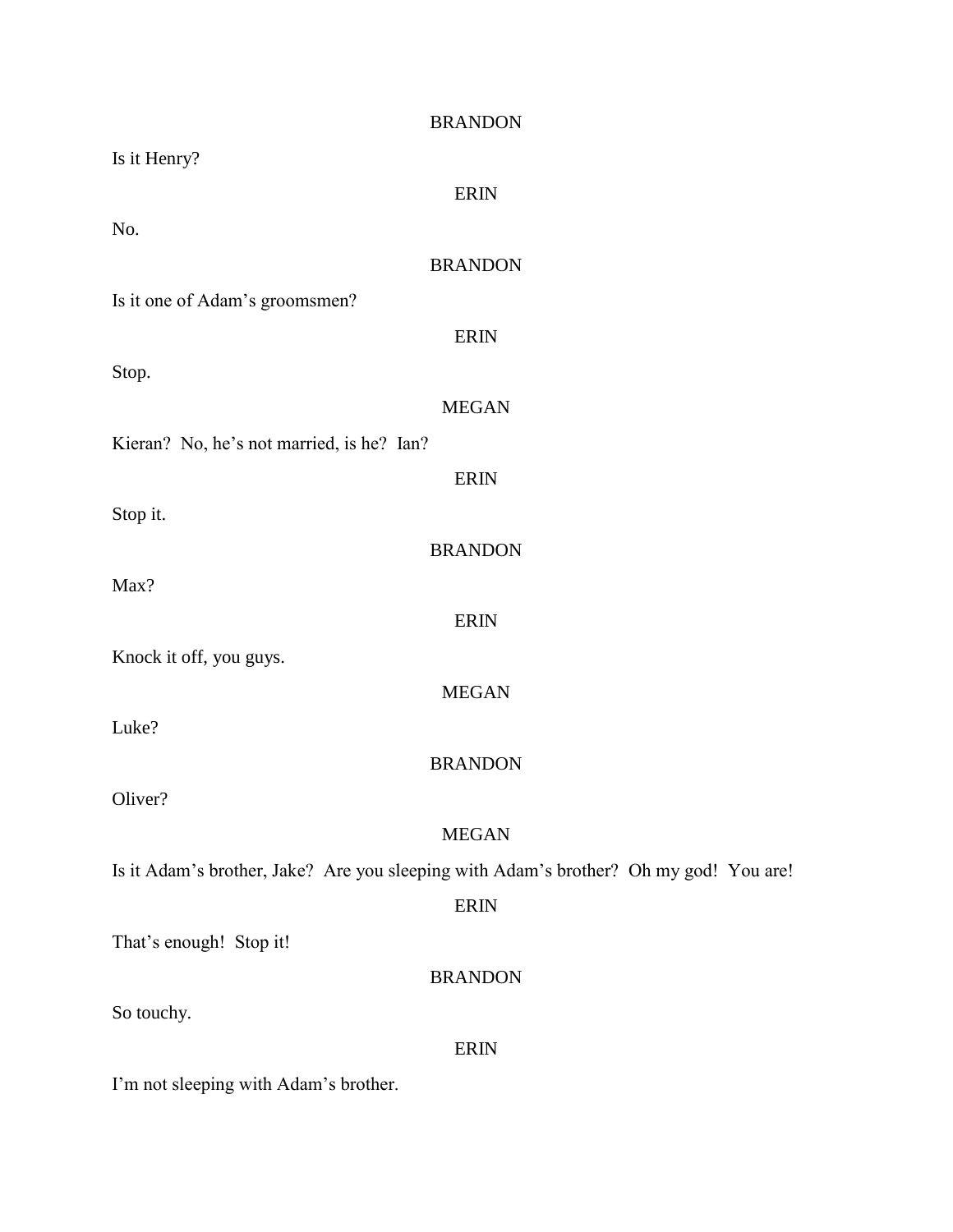No, you're sleeping with Adam.

## ERIN

Brandon!

There is a pause.

## MEGAN

Erin?

## BRANDON

I'm gonna go get another drink. Erin, can I get you one? (Beat.) No? Alright.

He EXITS. There is a pause.

## MEGAN

Erin?

# ERIN

I can explain.

### MEGAN

I don't think I want you to. Can you just… go, please?

## ERIN

Meg… I know what I've done is despicable but--

# MEGAN

Get out!

ERIN EXITS. BRANDON ENTERS

## MEGAN

You knew.

## BRANDON

I suspected for a while. I knew when I saw some of their texts.

## MEGAN

They started on my wedding day?